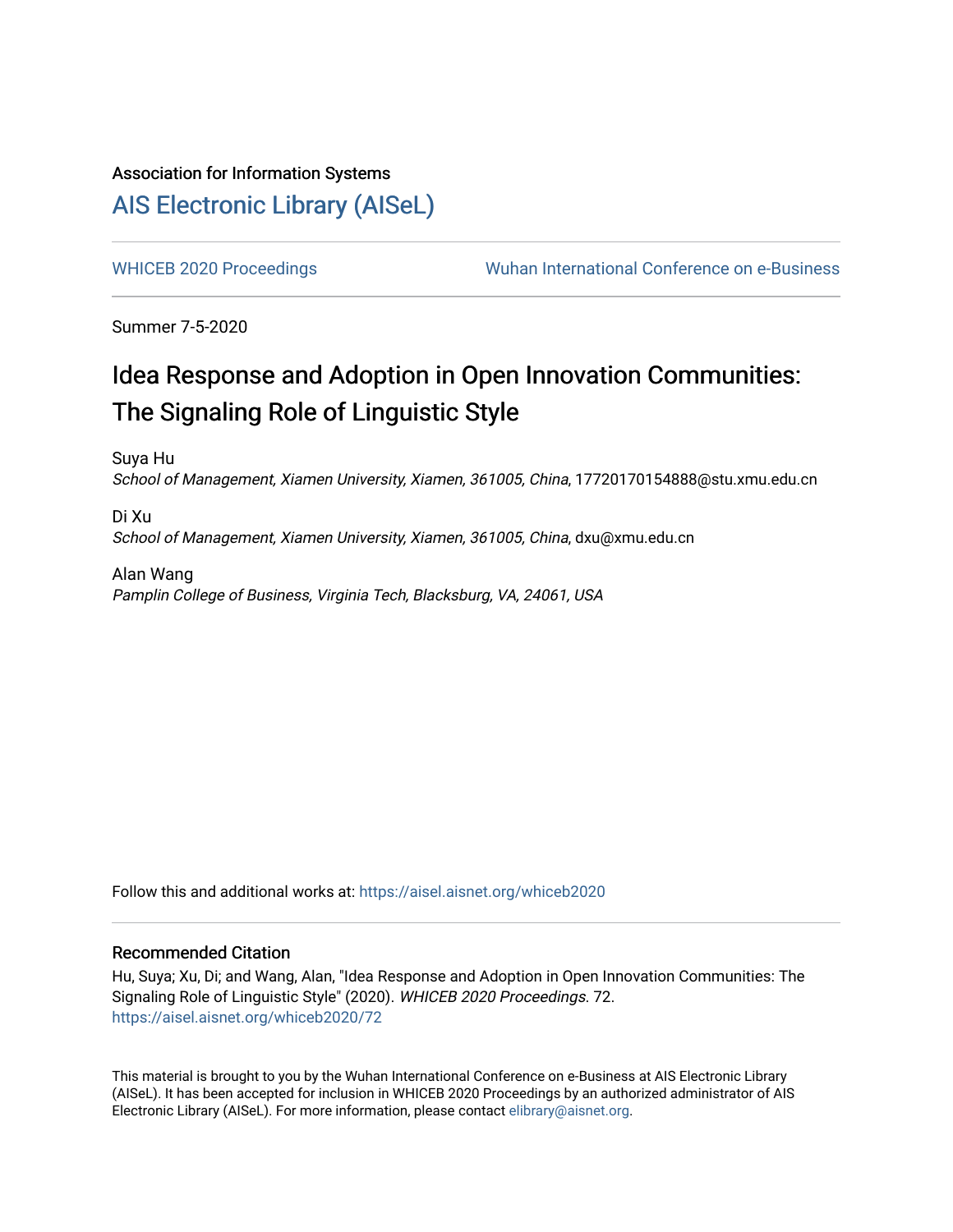# **Idea Response and Adoption in Open Innovation Communities:**

**The Signaling Role of Linguistic Style**

*Suya Hu*<sup>1</sup> , *Di Xu 2\** , *Alan Wang*<sup>3</sup> <sup>1</sup>School of Management, Xiamen University, Xiamen, 361005, China <sup>2</sup>School of Management, Xiamen University, Xiamen, 361005, China <sup>3</sup>Pamplin College of Business, Virginia Tech, Blacksburg, VA, 24061, USA

**Abstract:** Organizations are increasingly using open innovation communities to gain external ideas and foster user innovation. However, mass user generated content is making idea selection a tricky and time-consuming work. From the perspective of linguistic styles, this article explores the effect of writing style cues in the content of ideas (i.e., negative emotionality, self-interest oriented, cognitive oriented, future oriented) on idea response and adoption. 1,579 ideas collected from the Fantasy Westward Journey Online Ⅱ forum are used to extract writing style cues. The hypothesis tests, via logistic regression models, demonstrate that the linguistic styles of ideas can indeed function as a signaling role and deliver novel insights into the relationship between these linguistic cues and the likelihood of idea responses and adoption. Specifically, a community member's use of self-interest oriented, cognitive oriented and future oriented writing styles has a positive effect on idea response; negative emotionality and cognitive oriented writing styles signal more possibility of idea adoption. This study off ers theoretical implications by extending the innovation management research stream to the big data era and also provides managerial implications that can lead to more eff ective exploitation of open innovation communities.

Keywords: open innovation community, user innovation, linguistic style, idea response, idea adoption

#### **1. INTRODUCTION**

-

Organizations are increasingly using open innovation communities (OICs) to gain external ideas and foster user innovation. However, OICs are data-rich, cloud-based environments that can quickly overwhelm community managers and most ideas submitted by members are of low quality. Therefore, the issue of finding promising innovation ideas has attracted enormous attention from scholars. Prior studies mainly focus on behavioral data, and the exploitation of textual data is largely lagged behind. In fact, natural language processing techniques such as writing style analysis can be utilized to understand and analyze the postings ideas. A focus on language styles ("how it is said") is preferable to a focus on language content ("what is said") because detection models need to function across all innovation challenges and only language styles are independent of the context <sup>[1]</sup>. Members' communication style alignment symbolically reflects their community identification <sup>[2]</sup>. In view of this, our research focuses on solving the following issues: (1) can the writing styles of ideas affect OIC community managers' response behavior? (2) can the writing styles of ideas affect community managers' adoption behavior? (3) Is there any difference in the factors affecting idea response and adoption?

#### **2. THEORETICAL BACKGROUND AND HYPOTHESES DEVELOPMENT**

Four representative indexes (i.e. negative emotionality, self-interest oriented, cognitive oriented and future oriented writing styles) were selected to conduct data analysis. Emotional words are pretty common if a member wants to emphasize his/her passion and conviction regarding the idea. The pronouns such as "I", "you", "we", and "they" are essential expression when writing a post. Positive emotional and self-interest writing styles could be used to detect inferior member participation (IMP)<sup>[3]</sup>. As cognitive oriented writing style reflects how well elaborated contributions are, the number of cognitive words has been used to measure members' participation

<sup>\*</sup> Corresponding author. Email: dxu@xmu.edu.cn (Di Xu), 17720170154888@stu.xmu.edu.cn (Suya Hu)